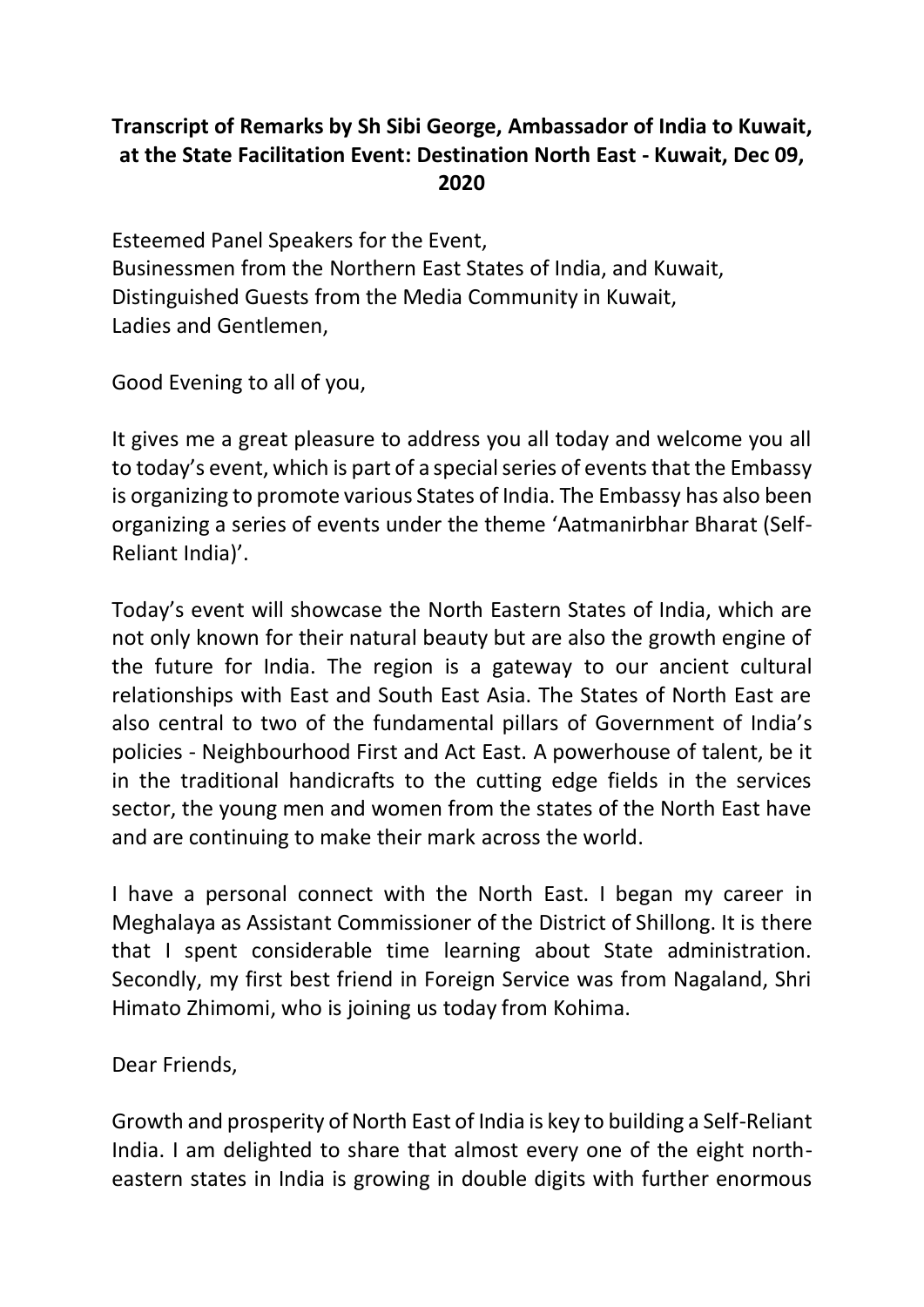potential to expand in various diverse areas including organic food and renewable energy. I am sure that this region will play a crucial role in fulfilling India's target of becoming a \$5 tn economy by 2024.

To unlock the potential of the region and ignite the entrepreneurial spirit, Government of India, through its "Act East, Act Fast" policy has put in place an effective mechanism for accelerated development. Be it the clusterbased approach for development of agro-industrial hubs, organic farming or development of the immense tourism potential through connectivity projects or the massive investments in building social and physical infrastructure in the region, sustained efforts are being made by the Government to increase the growth and development of the region.

These efforts are also aimed at improving the ease of doing business through active investment promotion which will, in turn, revitalize the demand and supply chains to unlock newer business opportunities. In this context, I quote Hon'ble Prime Minister Narendra Modi who said, "Rich natural resources combined with the talent of our youth gives our northeast the potential to play a key role in our development journey. India will not develop until the northeast develops". Unquote.

We have an impressive line-up of speakers from the North Eastern States of India who will deliver detailed presentations, covering among other things, on various aspects of the region, the latest economic developments, overview of various industries, state of business environment and ease of doing business, latest initiatives offered and potential opportunities for further enhancement of trade and investments linkages.

India and Kuwait share historical, age old, close bilateral relations which are strongly anchored in civilizational linkages and nurtured by vibrant people-to-people contacts. Trade and commerce has been an important pillar of this multifaceted relationship; India has consistently been among the top trading partners of Kuwait and Kuwait has been one of the top sources of India's energy supplies.

Indian brands are well known and the exceptional quality of Indian products are well acknowledged not only in the Kuwaiti market but also